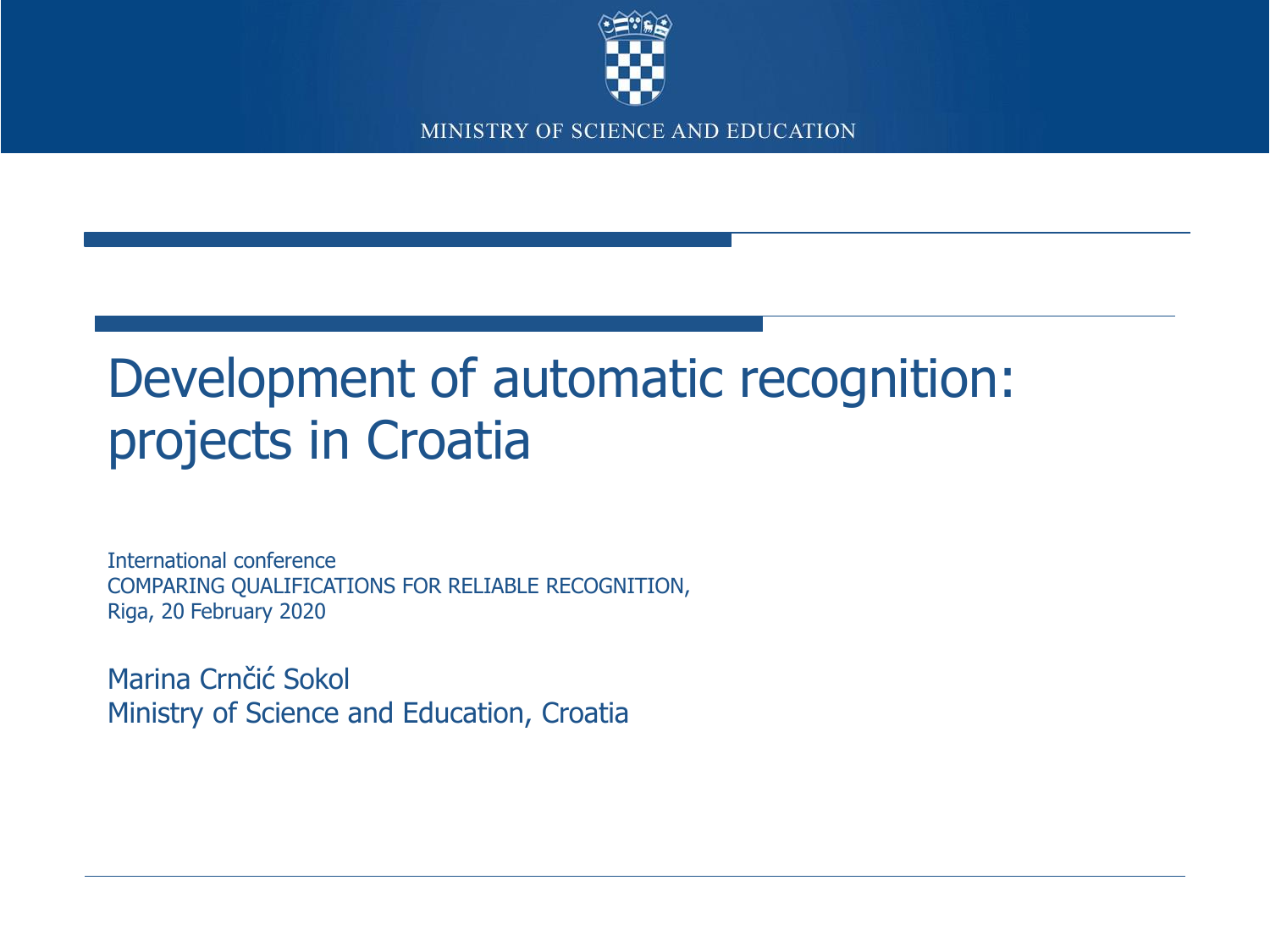

### AUTOMATIC RECOGNITION

- Automatic recognition of a degree leads to the automatic right of an applicant holding a qualification of a certain level to be considered for entry to a programme of further study in the next level in any other EHEA country (EHEA Pathfinder Group on Automatic Recognition, 2014)
- $\Box$  ...a qualification awarded by a competent authority in one Member State should be valid in any other Member State for the purpose of accessing further learning activities (Council Recommendation on promoting automatic mutual recognition of higher education and upper secondary education and training qualifications and the outcomes of learning periods abroad, 2018)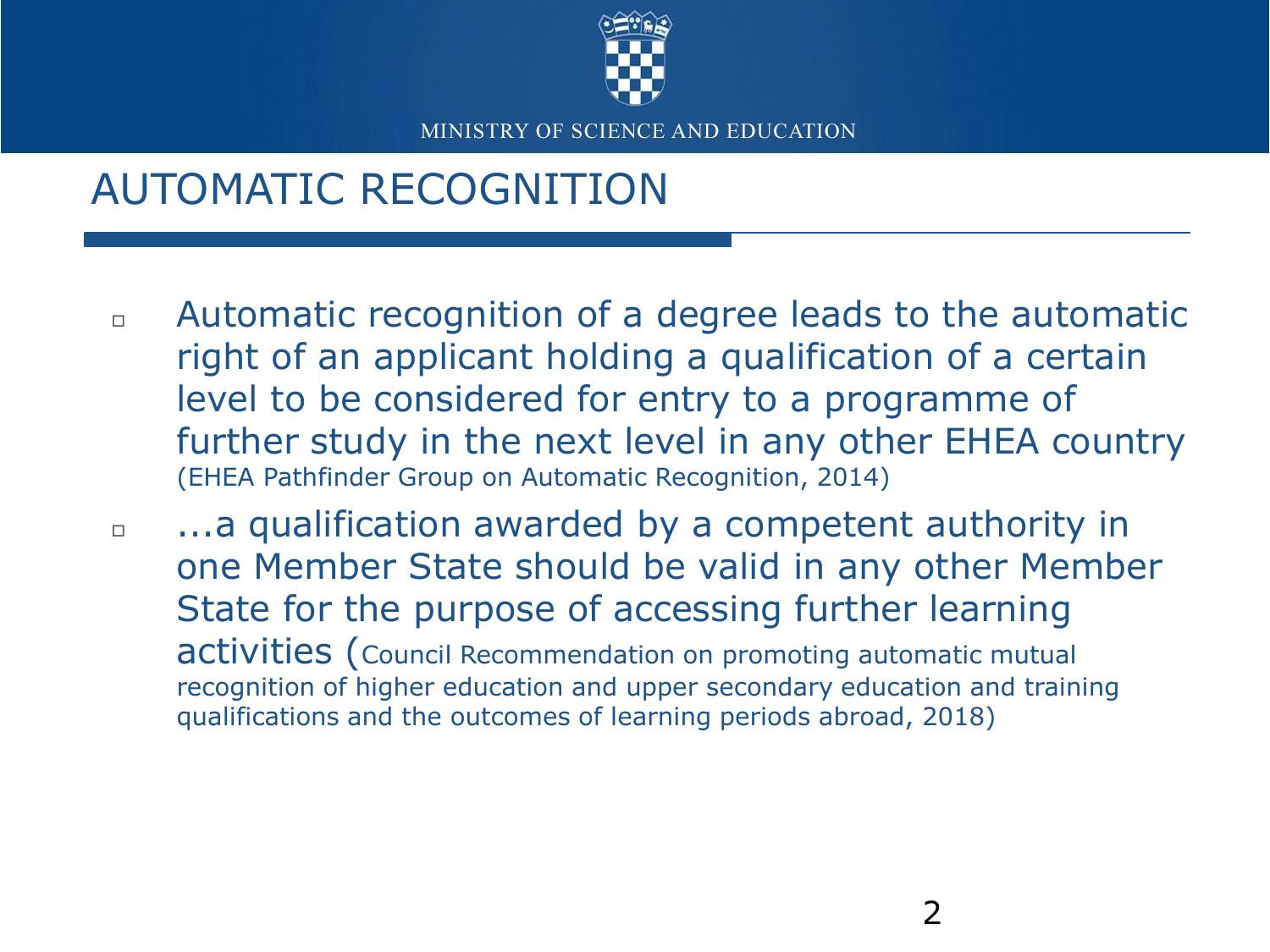

### HIGHER EDUCATION & RECOGNITION IN CROATIA

- $\Box$  The procedure for recognition of education qualifications in line with **the Lisbon Recognition convention** as of 1 July 2004
- **The Act on the Recognition of Foreign Educational Qualifications** (OG 158/2003, 198/2003, 138/2006, 45/2011) defines competent authorities, recognition procedures, conditions for the recognition, appeal procedures ...
- The Act on the Croatian Qualifications Framework (OG 22/13, 41/16, 64/18) regulates the system of qualifications at all levels in the Republic of Croatia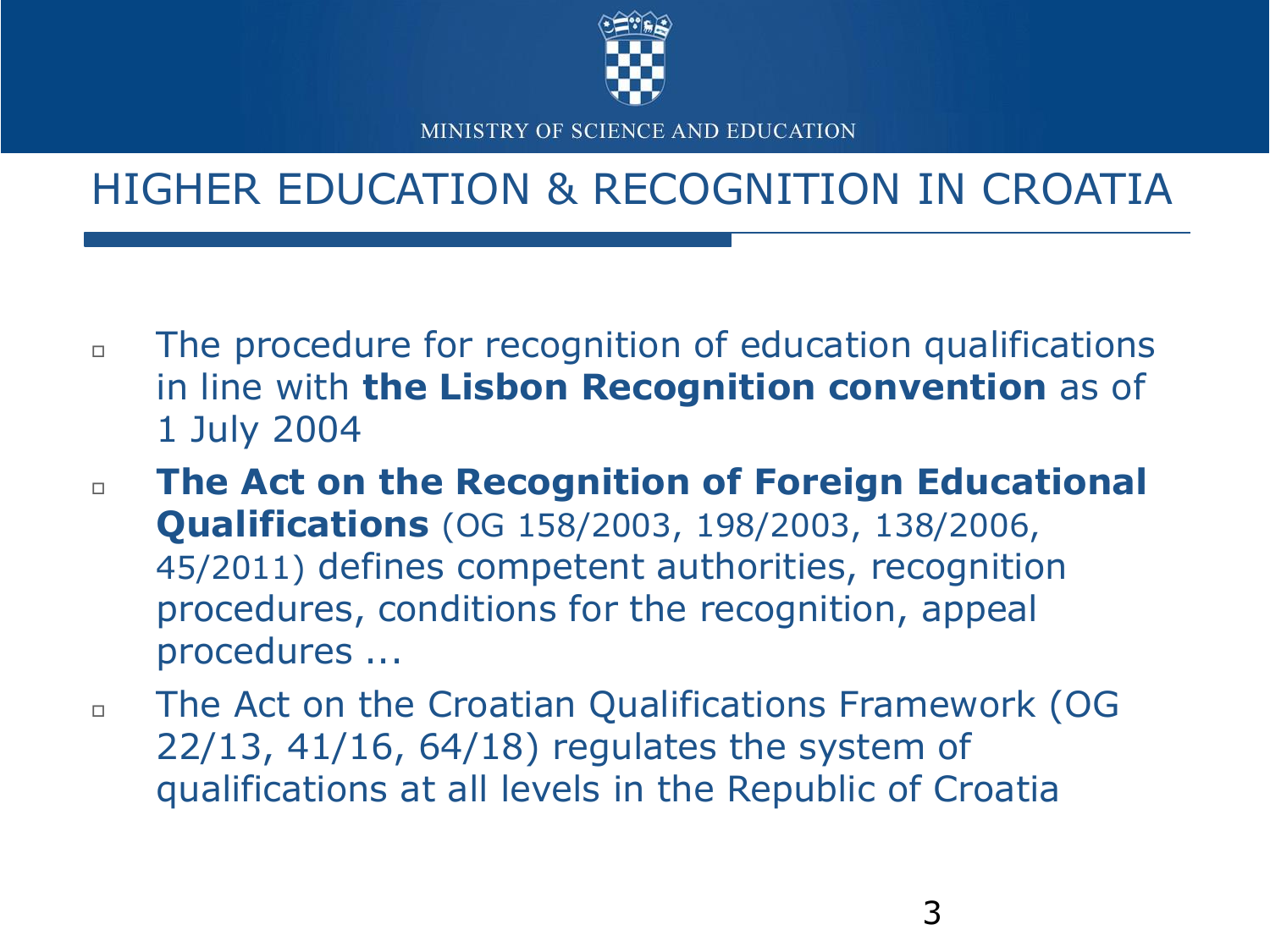

### HIGHER EDUCATION & RECOGNITION IN CROATIA

- Recognition for the purpose of **continuation of education** (academic recognition) under the authority of **higher education institutions**
- Recognition for the purpose of **employment** (professional recognition) under the authority of the Agency for Science and Higher Education, **ENIC/NARIC Office**
- *Recognition of professional qualifications is under the authority of chambers or other relevant institutions*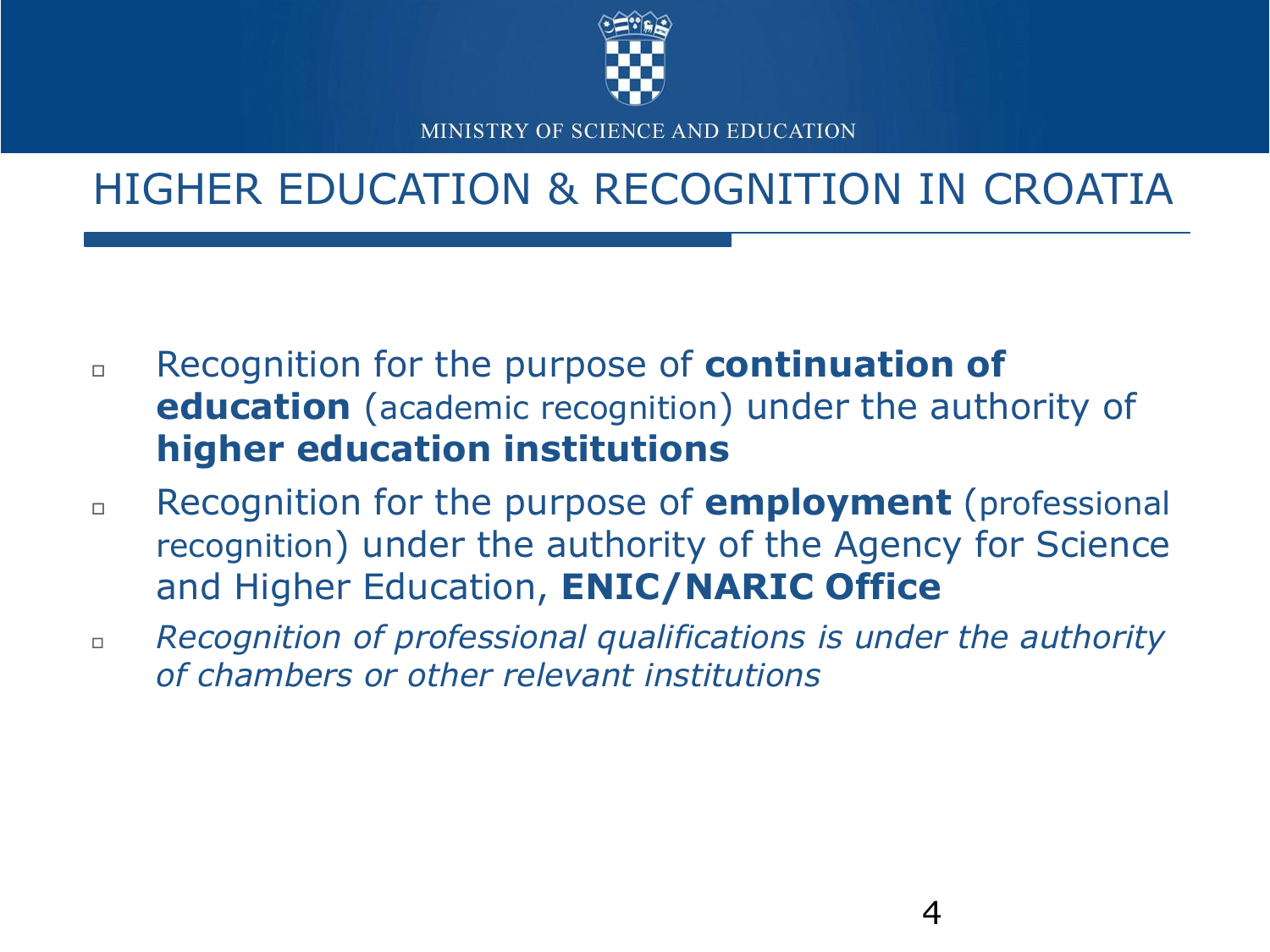

### HIGHER EDUCATION & RECOGNITION IN CROATIA

- Higher education institutions have developed **their own legal provisions** in line with the Act the on the Recognition of Foreign Educational Qualifications
- Academic recognition practice and decisions are **inconsistent and often unfair** (appeal procedures)
- Clear need to provide **assistance and support** to HEI's
- $\Box$  The Ministry wants to help in development of academic recognition and properly implementing the LRC principles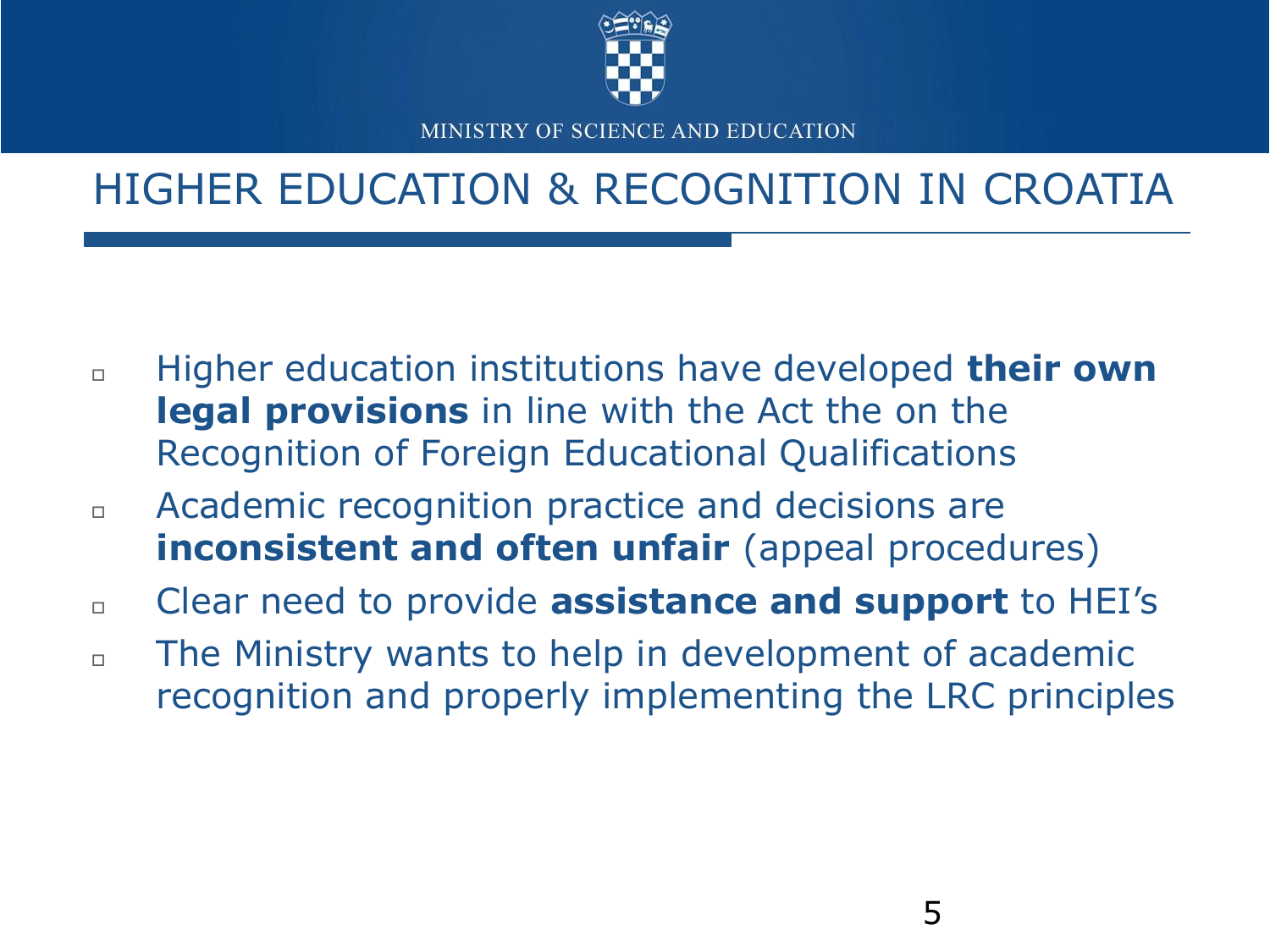

# FAIR project

- Project **Focus on Automatic Institutional Recognition** (FAIR) – Erasmus+ Key Action 3 'Policy Experimentation'
- The goal: to **improve institutional recognition procedures by implementing elements of automatic recognition**
- **Duration of the project:** January 2015 and June 2017
- **EXEC** Activities: assessment of existing practice, recommendations for improvement, implementation, impact assessment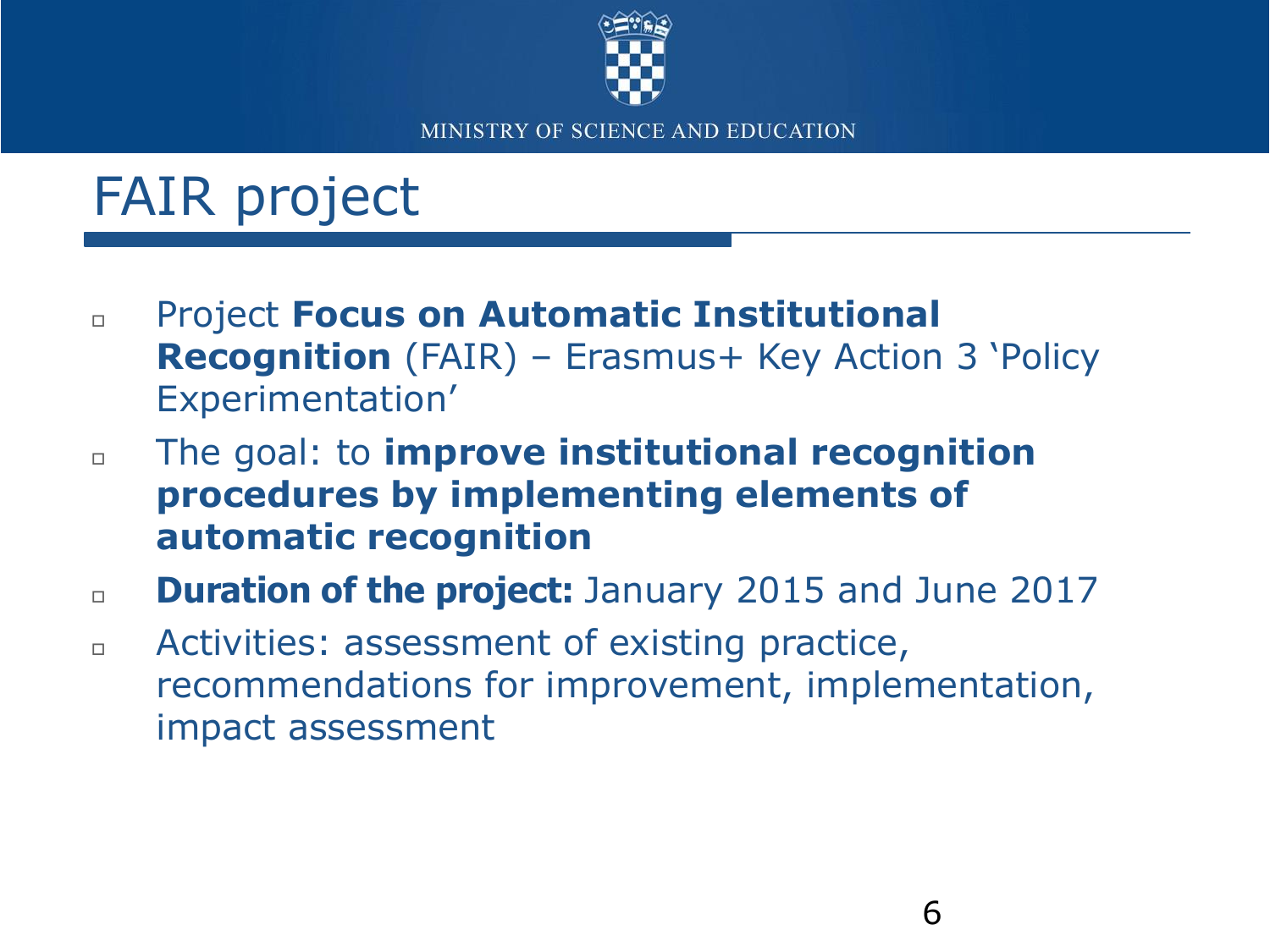

# FAIR project

Partners in the project:

- 6 countries: Belgium (Flemish Community), Spain, Italy, Germany, the Netherlands and **Croatia**
- $\Box$  4 universities from each country Croatian universities: **Zagreb, Osijek, Rijeka, Split**
- National authorities for higher education (ministries)
- Critical Friend': the Danish Agency for Higher Education.

#### **Outcome: recommendations on a national and European level**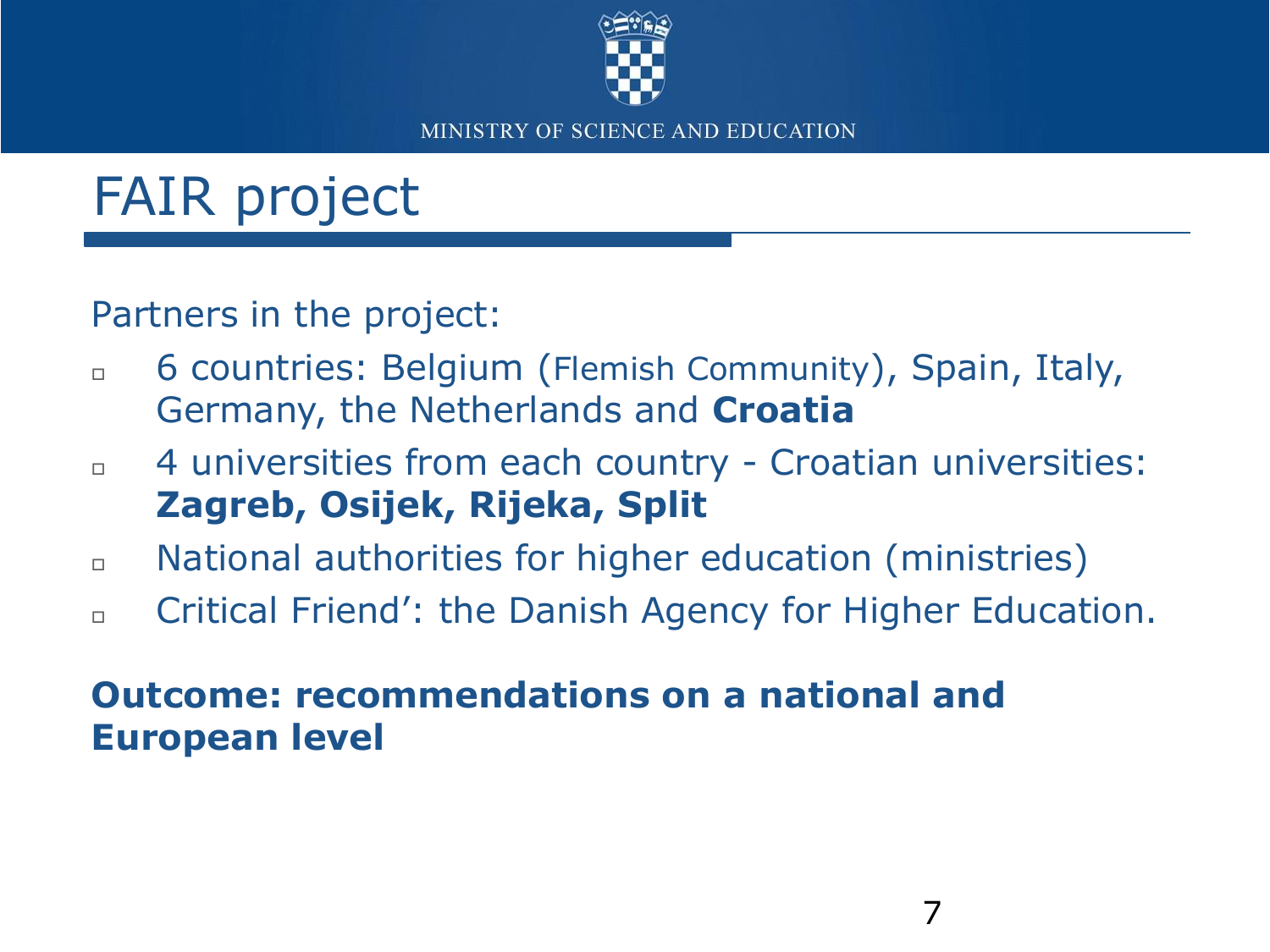

# FAIR project

### **Findings and recommendations** for Croatia:

- **EXPROCEDURE:** Procedural **separation of recognition and admission** is a challenge
- **Time consuming procedures** with an uncertain outcome
- **Exident lack of information for applicant in English language** (institutional admission requirements and procedures and legal provision)
- **No developed procedures for recognition of prior learning and recognition of qualifications**  without requiered documentation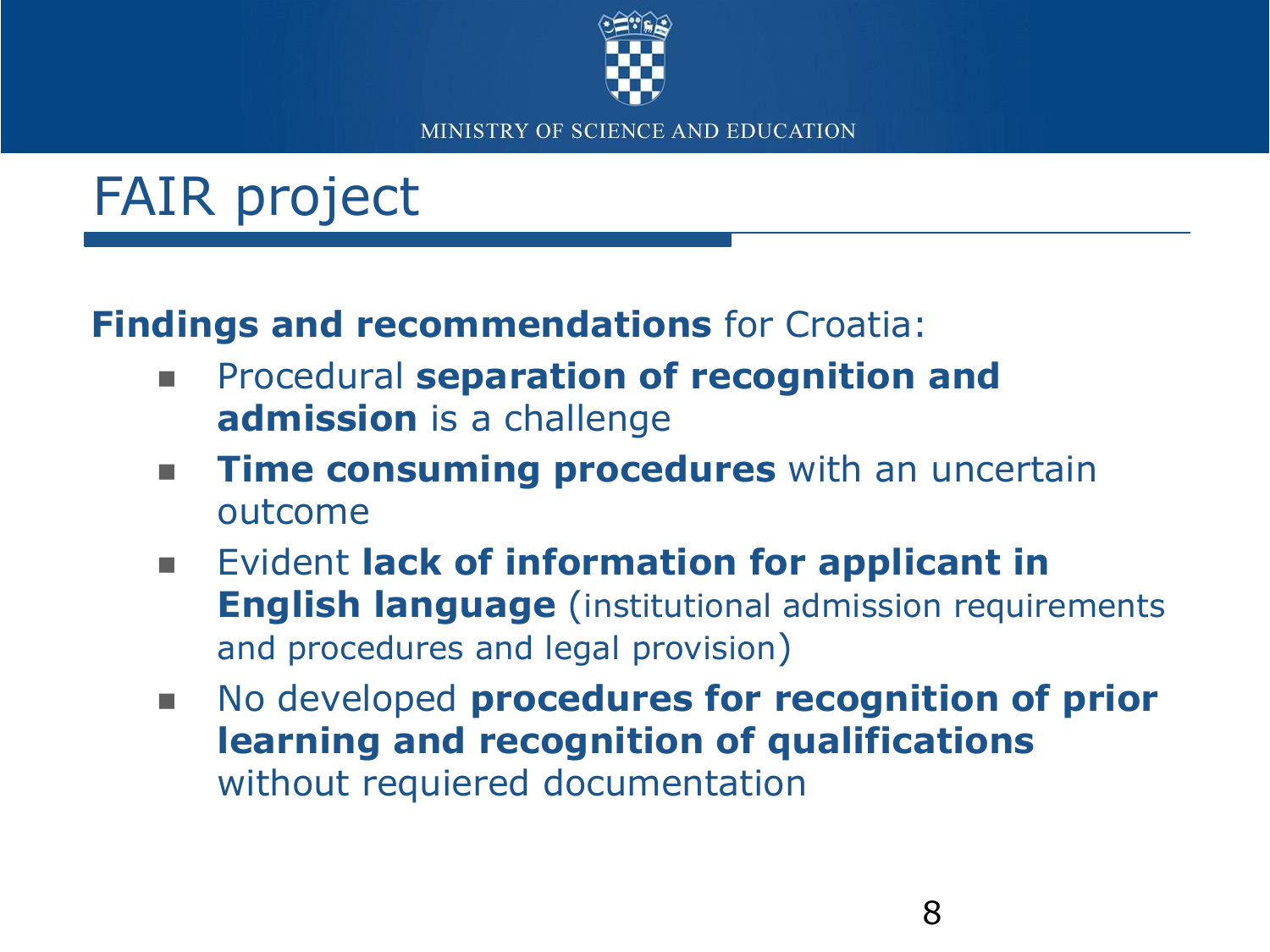

## EPER project

#### Project **Effective partnership for enhanced recognition/EPER,** Erasmus+- KA3 - Support to Policy Reform **Duration of the project:** 1 May 2019 – 30 April 2021

**Project partners:** national authorities for recognition in higher education from Bosnia and Herzegovina, Montenegro, North Macedonia, Serbia, Croatia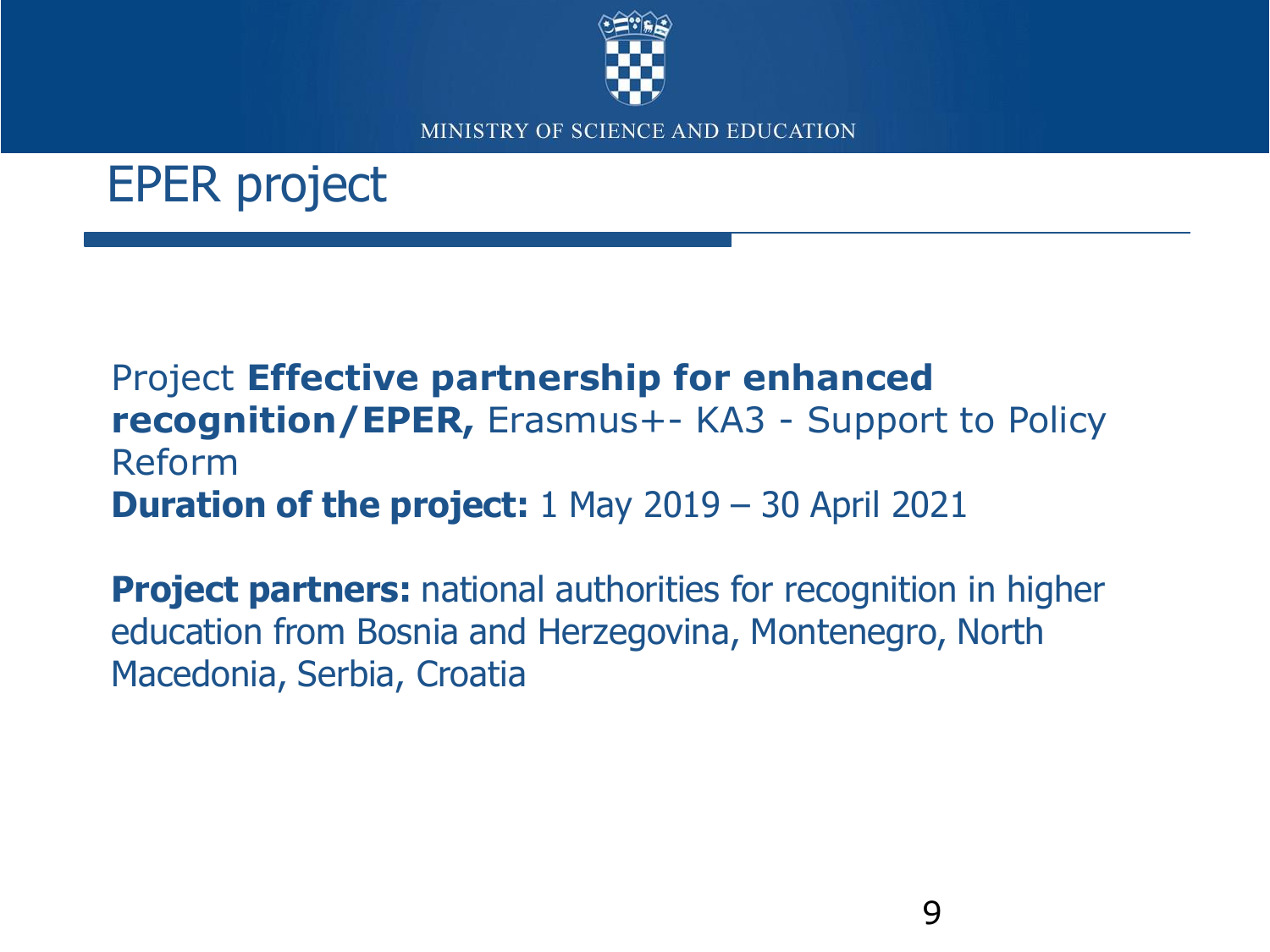

# EPER project

### **Activities:**

- Revision of legislation in Croatia (enhancement of procedures for academic recognition, enabeling authomatic recognition, quality assurance)
- **EXECUTE:** Support to cooperation within project partner countries (capacity building, peer learning, awareness raising)
- Implementation of Council of Europe Recommendation on Recognition of Qualifications Held by Refugees, Displaced Persons and Persons in a Refugee-like Situation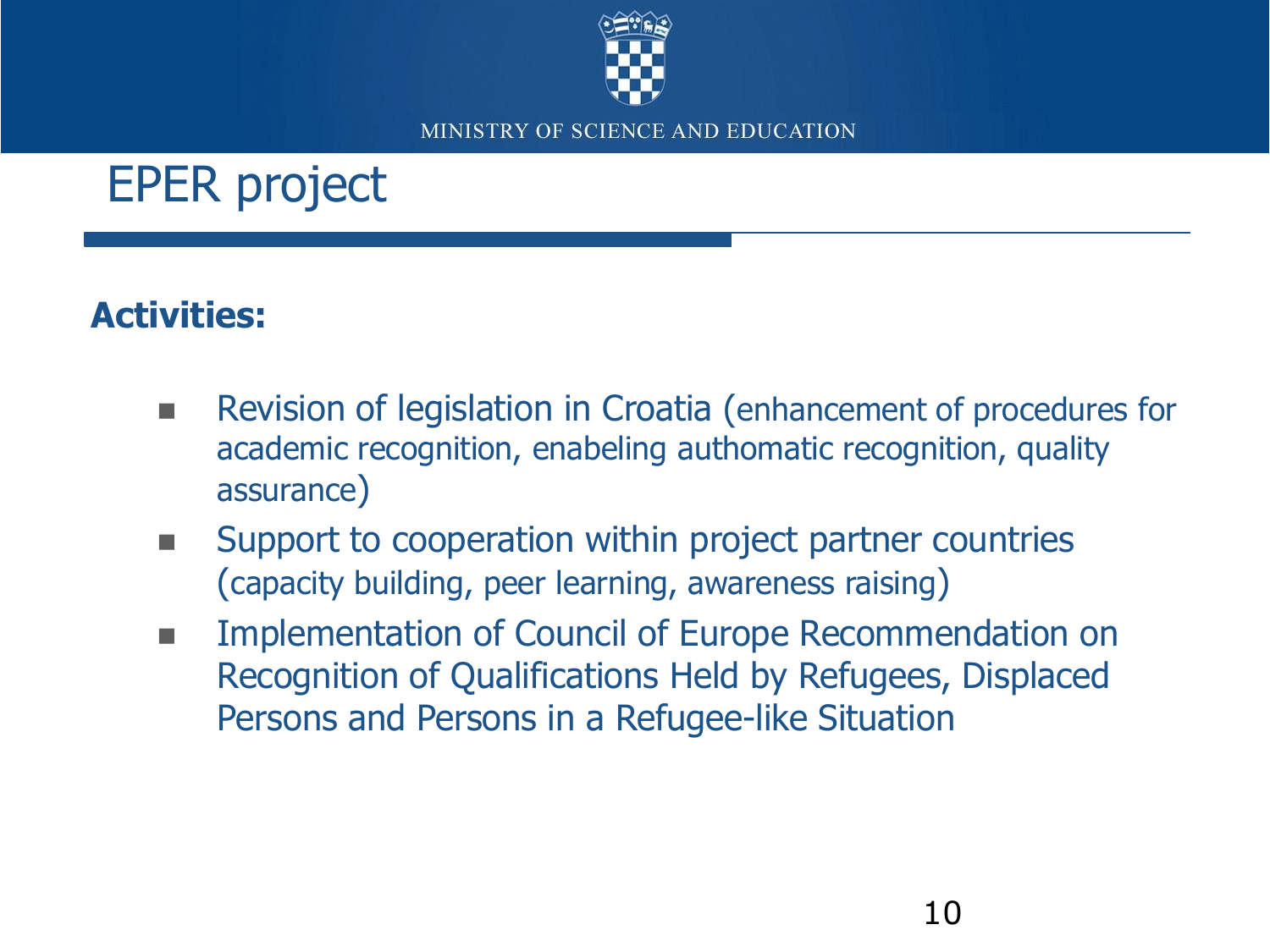

## Expected impact

#### **EPER project provides support to higher education institutions:**

- **HEI's self-assessment** in reference to FAIR recommendations
- **Capacity building workshops**:
	- Improve procedures for academic recognition and the use of the Bologna tools
	- **Include elements of automatic recognition in academic** recognition procedures
	- **Raising awareness of the Lisbon Recognition Convention and** its subsidiary documents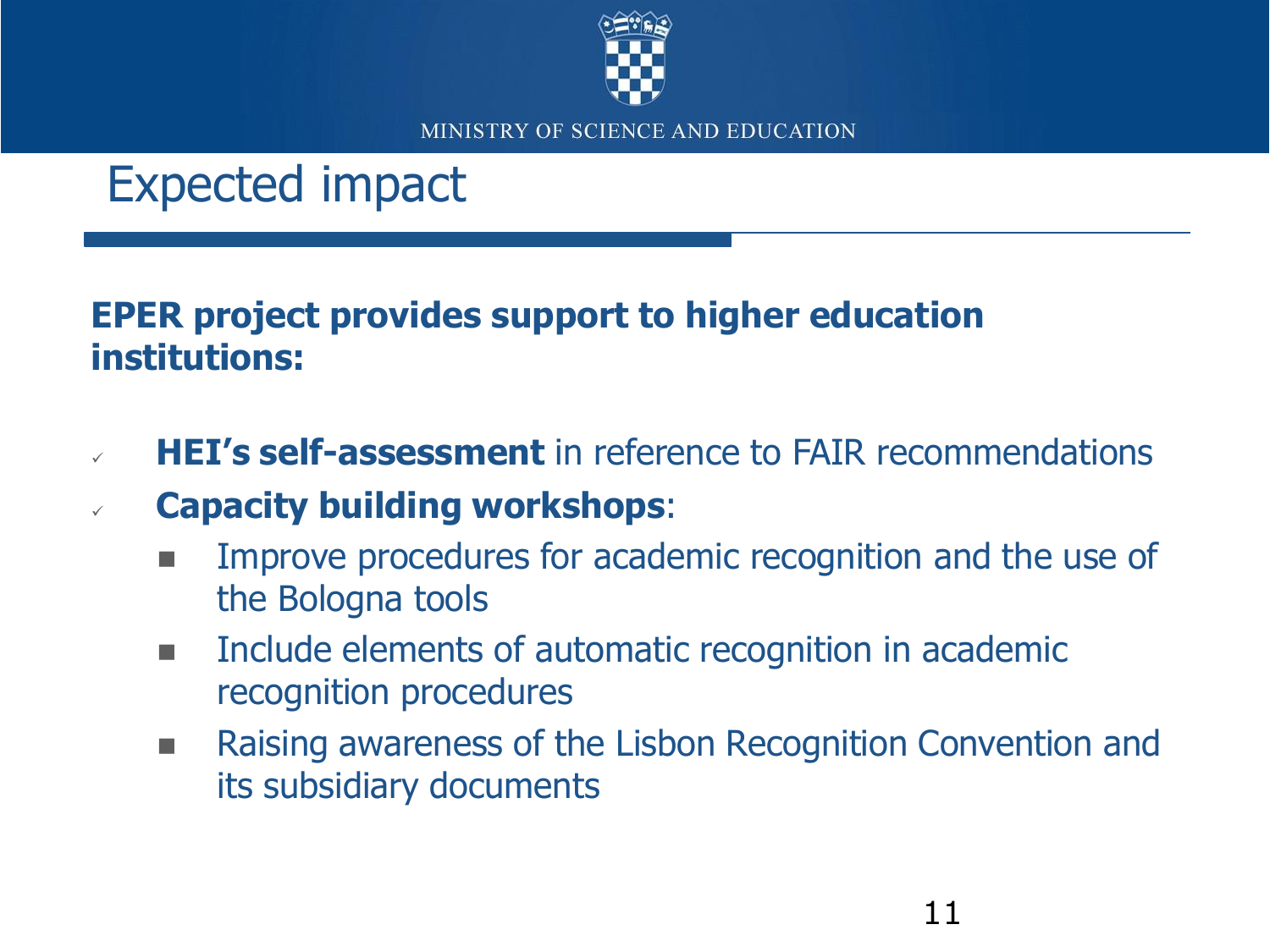

## Expected impact

### **EPER project enables:**

- Closer cooperation and building partnership between project partner countries
- Building mutual trust in quality assurance systems and implementation of Bologna tools
- Strengthening capacities for successful implementation of Lisbon Recognition Convention
- Creating mutual synergies for further development of national recognition policies.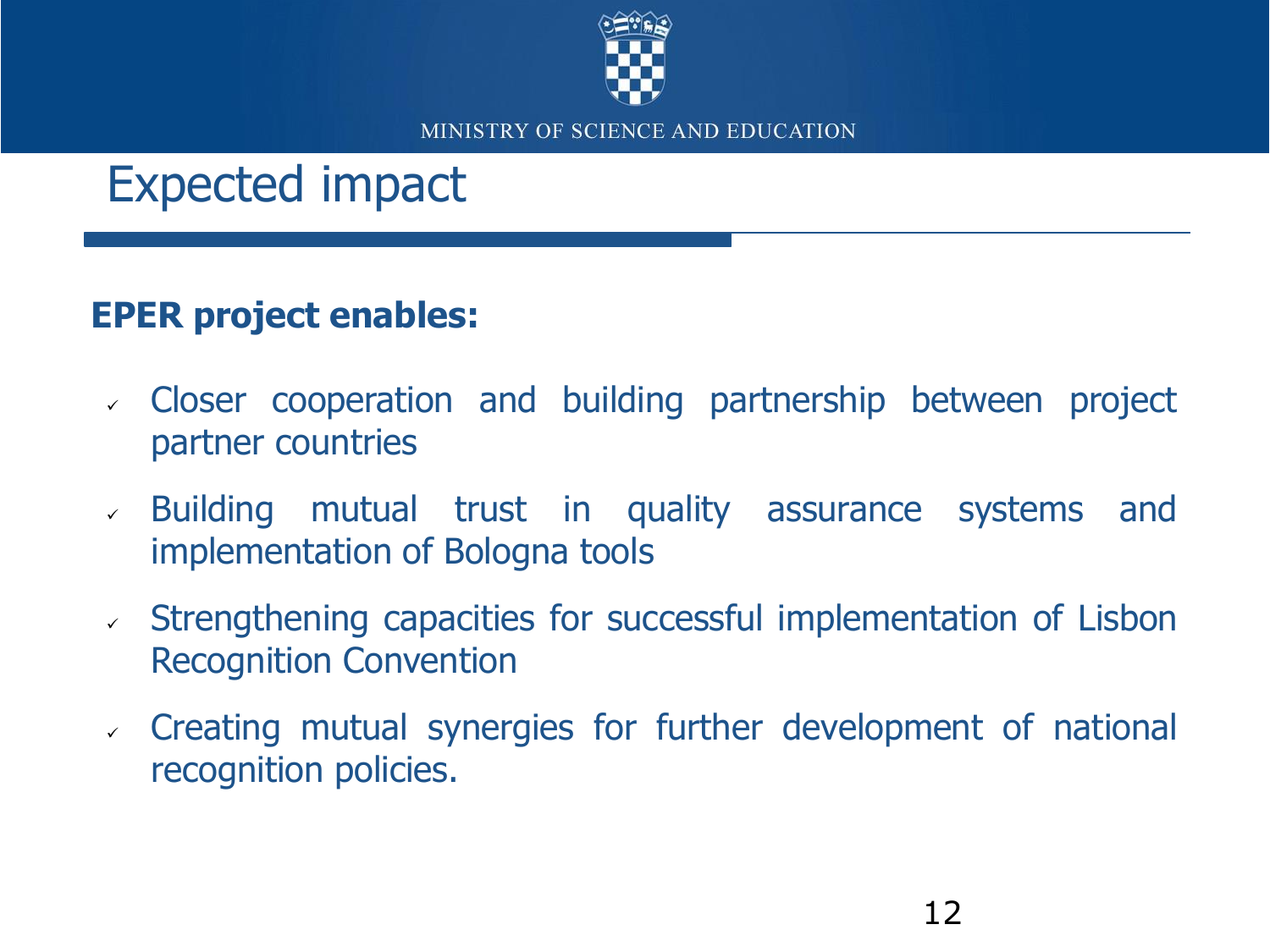

## Expected impact

### **Steps to introduce automatic recognition in Croatia by 2025:**

- $\vee$  New legal framework for recognition in Croatia
- Quality use of of existing tools: NQF, Diploma Suplement, ECTS, ESG
- Creating closer networks and new joint activities in the area of recognition
- Opening discussions with project partners about the automatic recognition of comparable academic degrees